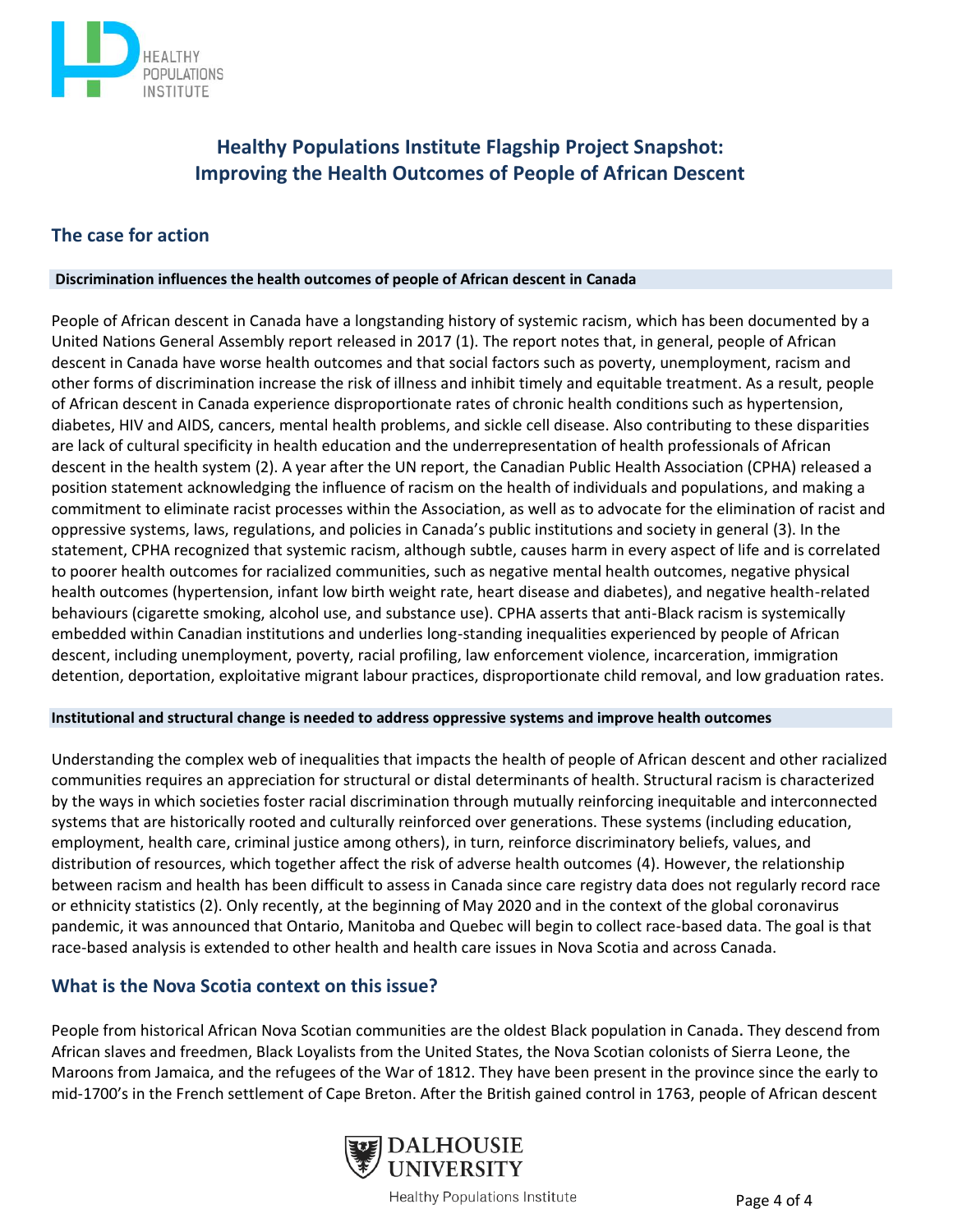

were among the new settlers who came from New England, they were slaves used by plantation owners. By 1785, at the close of the American Revolution, over three thousand people of African descent had arrived in Nova Scotia as part of the Loyalist migration. They were promised freedom in exchange for fighting for Britain, however, once in the Maritimes they were denied equal status, cheated of land, and forced to work on public projects. Approximately 2,000 escaped slaves came from the United States during the War of 1812 and were offered freedom and land in Nova Scotia. More recently, newcomer populations have arrived from African and Caribbean countries, and from other provinces in Canada. During the 1920s, Caribbean people flocked to Cape Breton to work in coal mines and the steel factory. Today, Black people represent the largest racially visible community, constituting 2.4 percent of the total Nova Scotian population (5, 6). The majority of people from historical African Nova Scotian communities continue to reside in rural and isolated communities as a result of institutionalized racism during the province's early settlement (7, 8). A report by the Halifax RCMP in 2017 found that in the first ten months of 2016, 41 percent of 1,246 street checks involved African Nova Scotians (9). In addition, statistics collected by the provincial Department of Justice show that between 2014 and 2015, African Nova Scotians were over-represented in the province's jail system, particularly youths in custody (10). Consistently, a thorough report by the Nova Scotia Human Rights commission, shows that over the past decade, the equivalent of one-third of Halifax's Black male population (32.3%) was charged with a crime, in contrast to 6.8% of the total White male population of the Halifax region (11).

Nova Scotia provides a much needed opportunity to develop, test and study health care services that are structurally competent in how they understand and address causal factors (e.g., racism) in our social structures (employment, education, criminal justice, health care, etc.). Consequently, the *African Nova Scotian Health Strategy (2)* was created to hold conversations directly with people of African descent and collect survey data about their experiences with the healthcare system. Data collected as part of this work is currently being used by the Health Association of African Canadians (HAAC), Nova Scotia Health Authority (NSHA), and the IWK Health Centre (IWK) to develop the first-ever targeted, culturally competent strategy that addresses health inequities among people of African descent by creating equitable health care services and programs. Recommendations emerging from this work outline various strategies for addressing health priorities for people of African descent in the province, including:

- **Data Collection, Research & Evaluation.** Collection of disaggregated health data based on race and other social identifiers to inform health programs, policies, and services.
- **Employment Equity in Hiring & Representation of People of African Descent in the Health System** Implementation of employment equity in hiring processes and increased representation of people of African descent at all levels of the health system.
- **Training & Education.** Provision of culturally and structurally competent training and education to health professionals.
- **Partnerships with Community Organizations** Enable, fund and support partnerships with other agencies, government departments, and community organizations across the structural determinants of health to improve African Nova Scotian health and well-being.
- **Health & Mental Health Service Delivery** Increased availability of health and mental health services that are delivered in culturally and structurally competent ways.
- **Rural African Nova Scotian Communities**. Improve accessibility of health care services and information that helps communities navigate the health care system in rural communities.
- **African Newcomer Populations** focus on the specific needs and priorities of African newcomer populations.



Healthy Populations Institute **Example 2 Page 4 of 4**